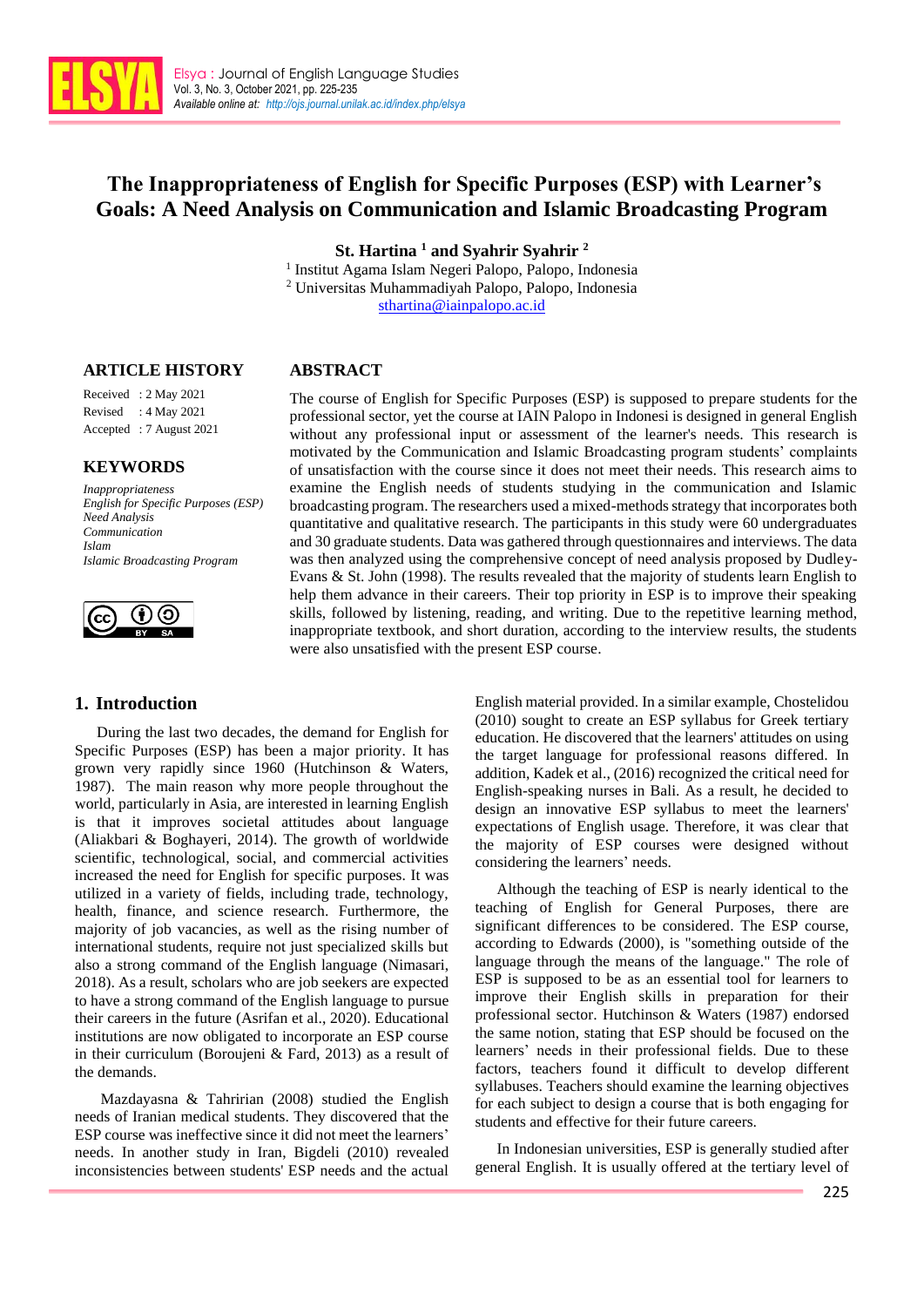

education. Khalik (2014) in his research at the University of 45 Makassar found that ESP are taught at Semester 3 after students have completed General English. Also Kusni, (2013) claimed that General English is basic language learning to be studied at lower level and continue to ESP which is more advanced, professional, and related to the students" fields of study, especially at universities where students are trained to perform on their future job. However, the degree of difficulty does not meet the needs of Indonesian students. The present ESP syllabus for nursing students is not yet completely practical in terms of topic setting and seems difficult to implement in the classroom (Kadek et al., 2016).Thus, the syllabus must be perfected in order to minimize inconsistencies between students' needs and the material being taught.

English for Specific Purposes is studied by all majors or study programs, including the Communication and Islamic Broadcasting program, in particular at *Institut Agama Islam Negeri* (IAIN) Palopo ESP is a required course in the third semester. On paper, the goal of the course is to educate non-English students on how to understand and use the English language based on their academic background.

However, preliminary observation proved otherwise as an ESP lecturer in the Communication and Islamic Broadcasting program, the researcher discovered that the syllabus and course design were identical to those used in general English. Students have also complained to the researcher that this course does not meet their expectations. Following a review of the curriculum and interviews with the heads of the Communication and Islamic Broadcasting Program, it was discovered that no study focused on a needs analysis for undergraduate courses had been conducted. Without expert consultation or assessment of the learner's needs, ESP courses were implemented. Without going through a need analysis process, the course content is designed based on an English lecturer's personal experience. As a consequence, the English course content does not meet the learners' needs. Because they are unable to utilize English in a genuine setting, the students lack the desire to learn as a result of the differing expectations.

Unfortunately, this fact shows that the ESP program used so far is incompatible with the characteristic of the ESP course design. The current course does not accommodate the students' needs. One probable reason is that the ESP course does not cover this vital need, leaving a gap between the learners' needs and what the syllabus provides. There are inconsistencies between the learner's needs and the actual content they get in ESP courses. Therefore, updating the curriculum frequently is an option for ensuring that the course remains relevant to students' needs (Jackson, 2005). Previous studies indicated that when the syllabus is incompatible with the students' goal realization, teachers and lecturers alike must conduct a needs analysis to address the problem (Sumarsono et al., 2017).It is critical to do a need analysis to determine what students require. Hence, the

importance of need analysis in the ESP curriculum should not be overlooked when investigating this topic.

Considering all of this, it appears that the present ESP curriculum and material should be updated. In other words, conducting a need analysis to determine the ESP learner needs would be beneficial. From the author's investigations, there is no study on need analysis for Communication and Islamic Broadcasting programs. Therefore, this study will provide preliminary information on the need for Languages for Communication and Islamic Broadcasting Programs. The present study aims to analyze the English needs and to explore the problems faced by students in learning ESP courses at Islamic Communication and Broadcasting Program.

The results will hopefully assist the teacher in determining the student's professional language skills. It is a critical step in offering well-designed educational materials to college students. It also serves as the basic information for developing curriculum content, teaching materials, and methods as part of the ESP course design framework, particularly for the Islamic Communication and Broadcasting Program.

## **2. Literature Review**

## **2.1 Need Analysis**

The process of gathering and assessing learner needs in order to design the curriculum content and goals is known as need analysis (Lin & Wang, 2012). The goal of need analysis is to find out what the students need to know and what they do not know, as well as their existing abilities (Zamanian, Kashkouli, & Seddighi, 2015). When developing an effective curriculum, the curriculum designer will determine the learning goals, language attitudes, and expectations of learners engaged in the course through this procedure (Bigdeli, 2010). The data obtained swill ensure that the courses are relevant and beneficial to the needs of the students. It will serve as a beginning point or guidance for the course and syllabus design, material selection, assessment, and even classroom activities (Gusti et al., 2014).

Hutchinson & Waters (1987) divided needs into two categories: target and learning needs. Target needs are determined by considering necessities, lacks, and wants". In this context, "necessities" refer to what students must know. Meanwhile, "lacks" addresses students' current needs, while "wants" identifies learners' desires and what they find beneficial. It indicates that "wants" are connected to subjective needs, "necessities" are related to the necessary knowledge, and "lacks" are related to current knowledge."

Needs analysis, according to Dudley-evans (1998) includes target analysis, present situation analysis, and learning needs analysis. Target analysis is known as objective needs. Meanwhile, the present situation analysis is concerned with identifying the learners' lacks or deficiencies.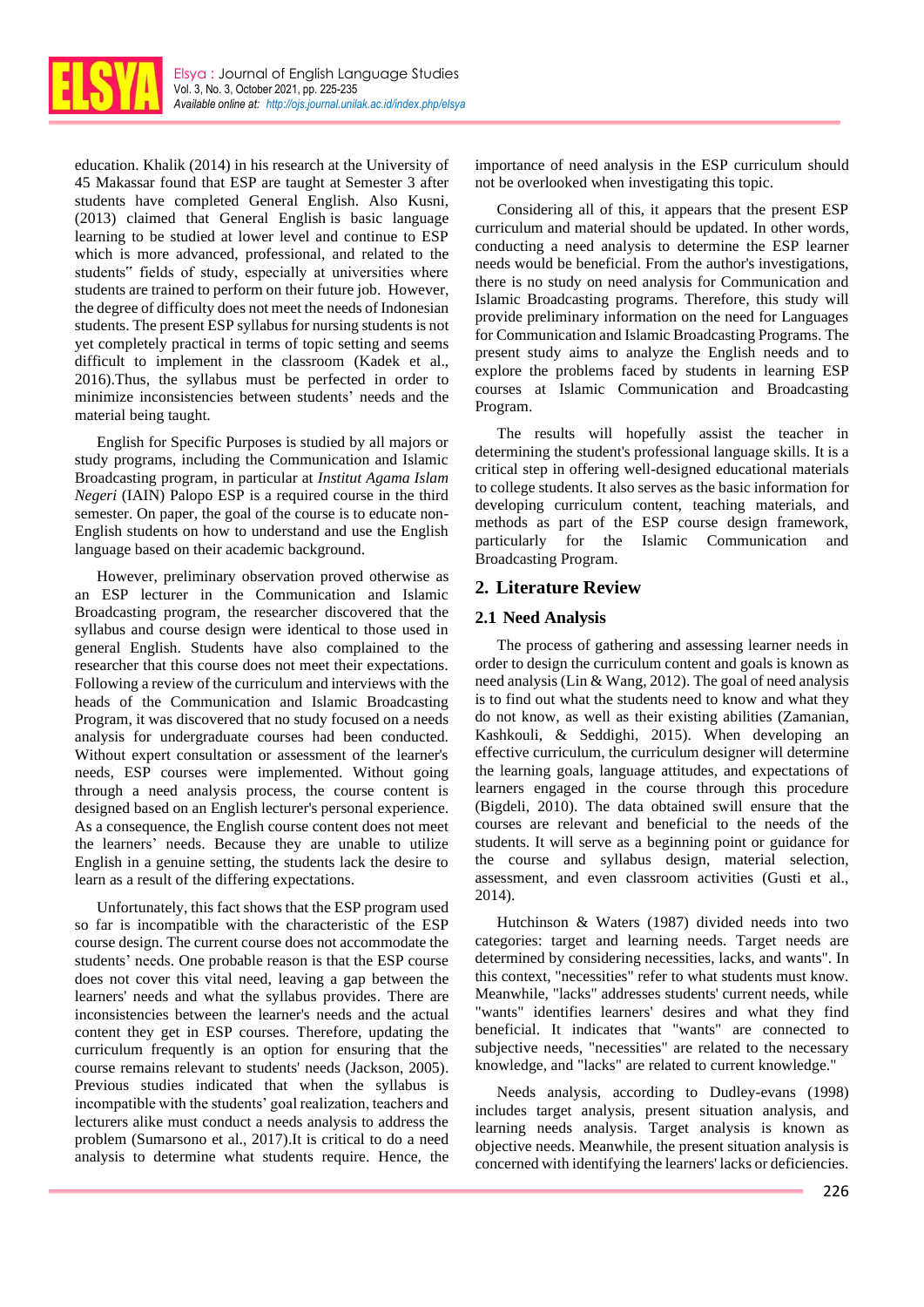

Furthermore, the learning needs analysis is known as subjective needs. In other words, the target needs to examine the language needs where the participants are likely to use English. Meanwhile, the learning needs examined what the students expected from the course (Zamanian et al., 2015). The most essential aspect of need analysis is identifying the students' requirements, lacks, and desires, which may be viewed from a variety of viewpoints including students, teachers, and institutions (Otilia, 2015).

### **2.2 English for Specific Purposes**

According to Hutchinson & Waters (1987) English for Specific Purposes (ESP) is an approach for teaching English that focuses on the content and method needed by the students. This course's objective is to educate students on a set of abilities that they will need in their present employment or later in their professional careers. ESP is a teaching method that does not require the use of explicit words. The 'purpose' for which the learner is studying English is the most essential aspect of the language. It is designed to the needs of students from a wide range of disciplines (Warti, 2020). The term 'specific' in English for Specific Purpose refers to the uniqueness of learning objectives (Ekayati et al., 2020).

Adult learners are the target audience, whether it is a formal institution or a professional industry. Students attend English lessons in higher education not just because they want to learn English, but also because it is one of the mandatory subjects, regardless of whether or not they love it.

## **2.3 The Role of Need Analysis in English for Specific Purposes**

In her study, Kadek (2016) looked at the needs of ESP for nursing students. The finding showed that most students have a limited vocabulary and are poor in speaking, listening, writing, and pronunciation. As a result of these findings, an innovative ESP syllabus for Indonesian nurses was created. It is critical to design an ESP course in order to enable students to communicate effectively and avoid any misconceptions when using English.

Chostelidou (2010) described the stage of a need analysis in creating ESP for Greek tertiary education. The first step is to determine the needs of a target group of learners and then design a course that meets those needs. The ESP for accounting courses, according to the findings, was designed not just for students but also for curriculum designers and ESP trainers.

For syllabus design, materials development, teaching, and assessment issues Sahraini (2020) argued that needs analysis is an essential element of ESP courses. In line with Otilia (2015), he stated that needs analysis is considered the cornerstone of English for Specific Purposes (ESP). It entailed analyzing the learners' communication needs as well as strategies for accomplishing specific teaching objectives. Its goal is to gather information about the students and to define the target setting and atmosphere for the ESP study.

The University of Phayao conducted a need analysis in order to develop an appropriate ESP syllabus that meets the students' needs (Thepseenu, 2020) The results of this study are given to the curriculum designer to design a language course. Students will realize the value of a language course that is designed to meet their needs, and they will be more driven to study. The basic needs of students, the material focused on disciplines and professions, and the vocabulary focus on events are the characteristics of ESP . According to Dudley-evans (1998) today's concept of needs analysis has eight components that have been divided into five main categories, including 1. target situation and objective needs analysis (e.g., tasks and activities for which learners will use English); 2. linguistic, discourse, and genre analysis, i.e. an understanding of how language and abilities are employed in the target circumstances; 3. learners' goals, means, and subjective needs-factors that influence how individuals learn (e.g. prior learning experiences, reasons for attending the course, and expectations); 4. present situation analysis to determine learners' current skills and language usage; and 5. a means analysis (e.g. information about the environment where the course will occur).

It is important to undertake a need analysis as a first step in creating an ESP program so that it is in line with the actual needs of students (Torregrosa & Sánchez-reyes, 2015). It can be done at the beginning of the course to determine the students' goals or at the end of the course for evaluation, and revision (Nation & Macalister (2010). The results will assist the curriculum designer and the ESP teachers in identifying learner's needs.

The curriculum designer and ESP teacher will be aware of the student's perspective requirements, language skills, and language ability deficiencies. It is very important in designing the learning objectives, the selection of teaching materials, and appropriate learning techniques and resources. Needs assessment, course and syllabus design, content selection and production, teaching and learning process, and evaluation are the steps of ESP design (Hyland, 1999). These steps cannot be separated or overlapped since the ESP design would become chaotic.

## **3. Method**

The research was conducted using both quantitative and qualitative methods. To collect primary data, a quantitative technique was utilized. Meanwhile, as secondary data, a qualitative method was taken to acquire a more relevant understanding. The participants were chosen at random from 60 students and 30 graduates of Communication and Islamic Broadcasting to answer the questionnaire. In addition, three students, two graduates, and three ESP teachers took part in the semi-structured interview as participants.

A questionnaire and a semi-structured interview were used to gather data. Mazdayasna's & Tahririan's (2008)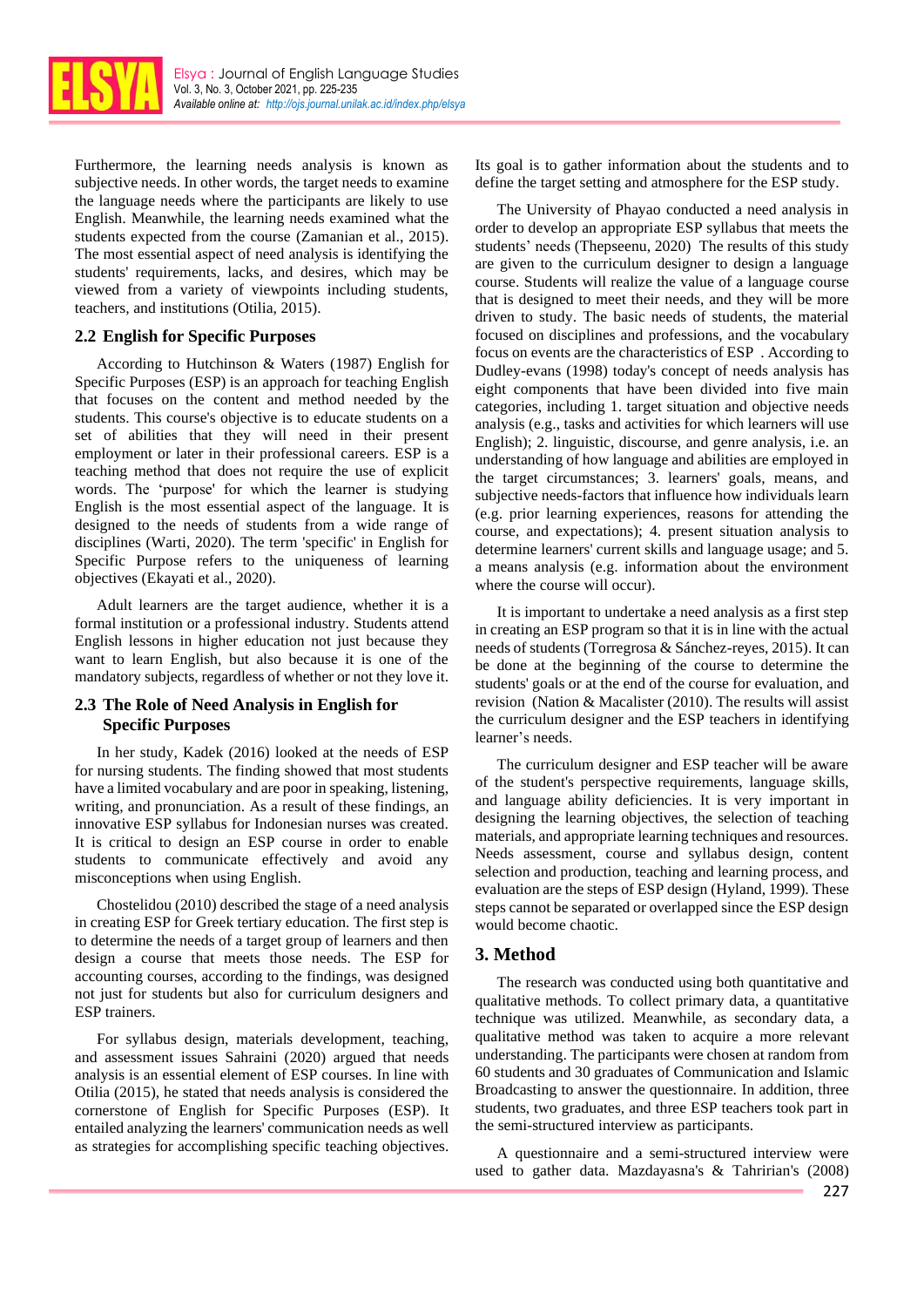

version of multiple-choice questions was utilized in the questionnaire. The following is an adaptation of the questionnaire from Dudley-evans (1998) comprehensive concept of need analysis:

**Table 1**. The concept of need analysis questions

| Aspect                   | The purpose of the question    |  |
|--------------------------|--------------------------------|--|
| <b>Target situations</b> | To find out the purpose for    |  |
| analysis                 | studying English               |  |
|                          | To find out the priority of    |  |
|                          | English skills                 |  |
| Objective need           | To find out the necessities of |  |
| analysis                 | learning each English skill    |  |
| Subjective need          | To find out the learners'      |  |
| analysis                 | preferred learning methods of  |  |
|                          | each skill                     |  |

The descriptive qualitative approach was used to examine the data collected from the questionnaires. The following methods were used to collect data via questionnaire: (1) determining the students' responses; (2) sorting the percentage of responses from the students; and (3) specifying the students' degree of needs.

On the other hand, the researcher also performed a semistructured interview to understand more about the difficulties students encounter when studying ESP and what they require from ESP class. The researcher asked five questions to five students and graduates individually. The questions were used to gather the data on the ESP course's learning techniques, ESP material sources, course length, and syllabus content. In addition, three ESP professors were asked two questions on the most important skill for students and the syllabus design. The data from the semi-structured interviews were qualitatively analyzed using Miles & Huberman (1994) techniques for data collection, data reduction, and data displayed.

## **4. Results**

The results were divided into four sections. It is used to investigate the learners' purpose of studying English, the priority order of English skills, the necessities of learning each English skill, and the learners' preferred learning activities.

### **4.1 Learners' Purpose of Studying English**

The first questionnaire elements were designed to evaluate the purpose of the learners in studying English. As seen in **Chart 1**, there are 43% of participants believed that learning English helps to support their future career.

**Chart 1.** The learners' purpose for studying English



While 36 per cent said it was equally essential to communicate with foreigners and colleagues. Supporting the continuation of their studies received 16 percent of the vote, with 5 percent supporting the participation of seminars for educational purposes. The primary objective of students learning English is to support their future careers. This serves as a guide for developing a curriculum and preparing teaching materials that are relevant to the learners' future work.

**Chart 2.** The priority of English skill



**Chart 2** highlighted the priority of English skills that learners will require in their future jobs. The results revealed that speaking (60 percent) was the most important aspect of oral communication. Reading and comprehending texts came in second (18%), followed by listening (13%) and writing (9%).

Because of their educational background in the field of communication and broadcasting, it was proven that speaking is the students' top priority in learning English. It required them to spend more time in the field and engage with others directly. Graduates are favored for jobs as preachers, journalists, public relations, television broadcasters, and guides. They are required to develop communication skills, particularly public speaking. Speech is the best introduction to learning other languages (Hussain, 2017). Learning a foreign language through speaking is a natural approach. Meanwhile, reading and comprehension of the text, as well as listening and writing are supporting skills.

## **4.2 The Learners' Order of Priority of English Skills**

One of the most crucial aspects to assess is the necessity of learning each English skill. It was studied and classified into the following particular skills: reading, listening, speaking, and writing :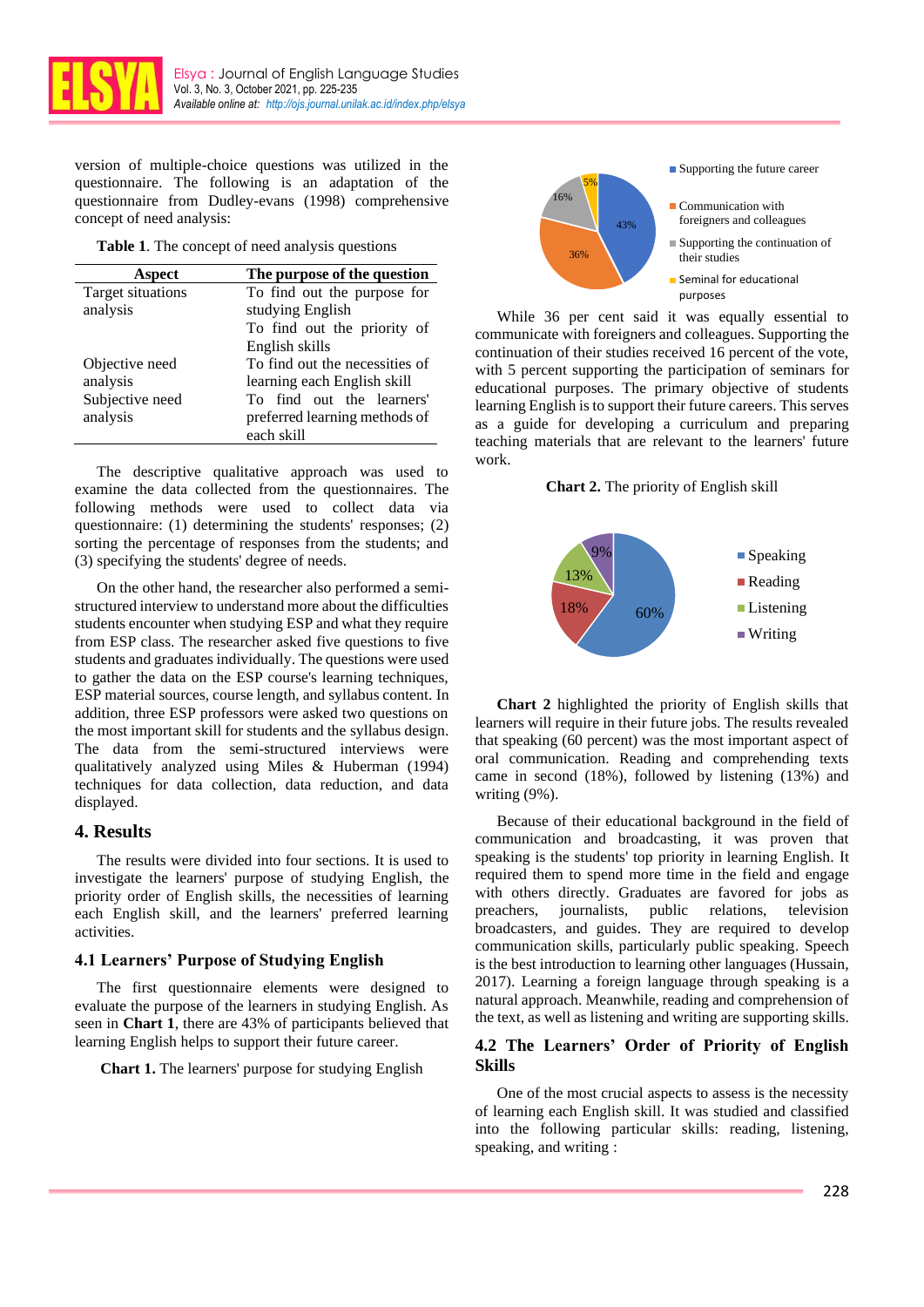

**Chart 3**. Necessities of learning to read



The necessities of learners in learning to read were illustrated in chart 3. The major priority with specialized textbooks (42.1%) was to understand the text. Understanding information in English magazines or newspapers came in second (34.3%), followed by understanding journal articles (18.6%). Guessing the meaning of words in English texts is the last priority (7%).

The result revealed that the students need to understand the information given in the textbook to improve their reading skills. According to Grabe & Stoller, (2013), reading is the process of receiving and interpreting information encoded in language from a medium of print. It means that the textbook provided should be designed as an ESP book that is relevant to the student's academic background as the primary learning media. In addition to textbooks, reading comprehension may also be improved by other media, such as reading magazines, newspapers, and journal articles.

### **Chart 4**. Necessities of learning listening



Regarding the necessities of listening, the learners believed that the primary importance is understanding the instruction in a real situation (38.2%). Understanding everyday conversation in English (24.3%) was also highly valued. Furthermore, understanding the information from English mass media (18.9%) and understanding the presentation on the seminar or from lecturers (18.8%) have almost the same priority.

The result revealed that listening learning should be designed in the form of teaching in context. Brown (2000) stated that authentic language and real-world tasks enable students to see the relevance of classroom activity to the students' long-term communicative goal. Conditioning the class in real situations according to the background, namely communication and broadcasting. For example, listening to a news anchor delivers the news to accelerate students to improve their listening skills.

**Chart 5**. Necessities of learning speaking



**Chart 5** breaks down the necessities of learning speaking. It informed that talking with professionals in a real situation accumulated 42.4% as the major priority. Furthermore, 26.3% of the learners chose free conversation with friends or colleagues, participating in class or academic discussion (16.6%), presenting a seminar or meeting (9.2%), and asking and answering questions in seminar or class as the last.

Looking at the findings gathered from this section, it can be found that the learners recognized talking in real situations as the main purpose to learn speaking skills. It is supported by Richard (1990, p. 67) which stated that "the goals of teaching conversation are extremely diverse depending on the students, teacher, and overall context of the class." It means that the use of authentic language in a meaningful context will encourage the students speaking skills. It will support their careers in the future as the broadcaster.

#### **Chart 6.** Necessities of learning writing

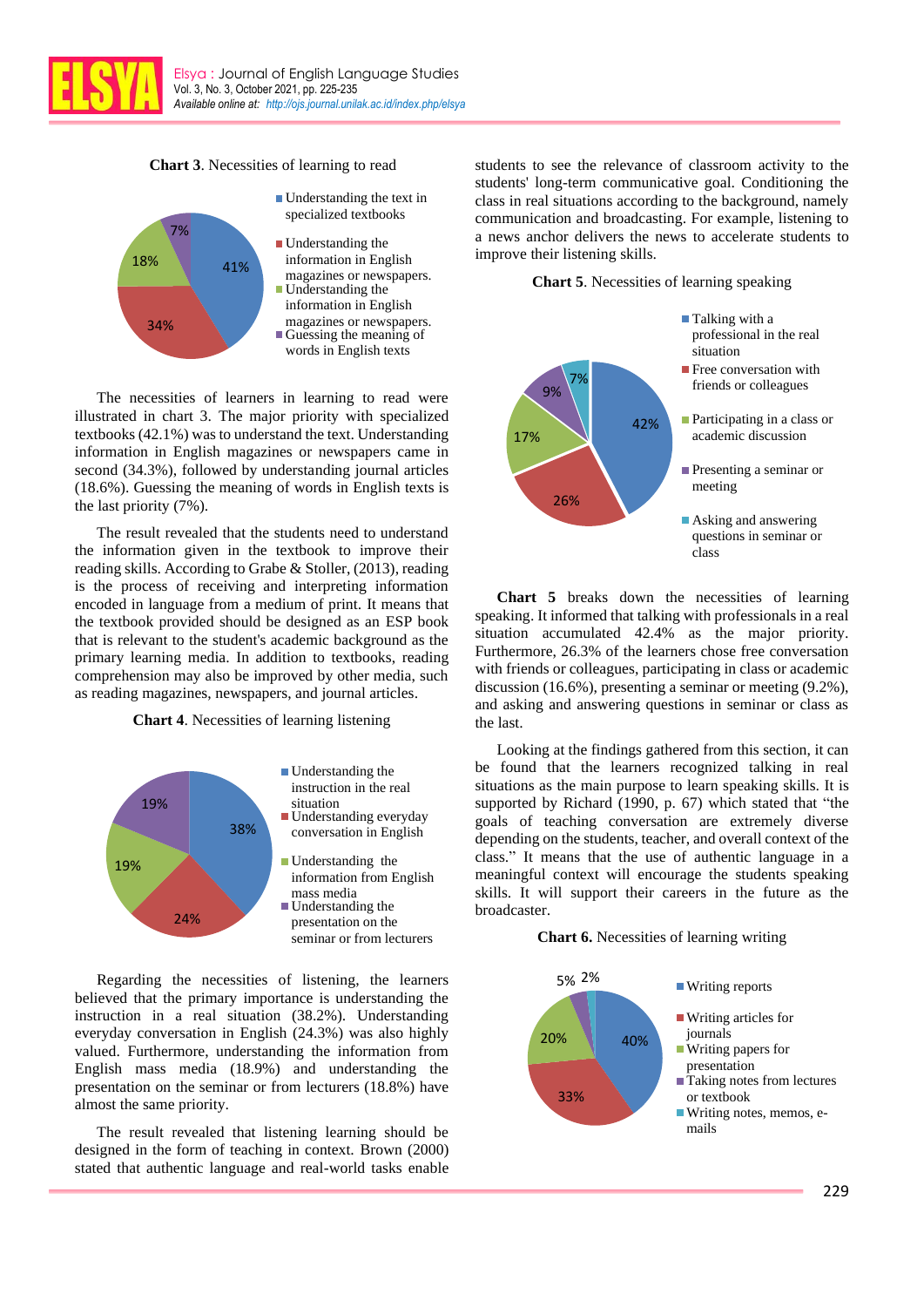

The last is assessing the learners' necessities of writing skills. The result in Chart 6 informed that 40.1% of the learners recognized writing reports as their most important need. Writing articles for journals is 33% agreement, writing papers for presentation (20.1%), taking notes from lectures or textbooks (4.3%), and writing notes, memos, and emails (2.5%). The result indicated that writing activity should be mostly concerned with the final product of the writing report. Writing reports, article and paper are the kinds of display writing which allow students to convey the information on topics given. Brown (2000) argued that display writing exercises will help the students to succeed in further academic pursuits.

### **4.3 The Necessities of Learning Each English Skill**

Learners' need is not only to focus on macro skills but also micro-skills. All activities in the class were intended to improve the learners' knowledge, skills, and competence in a micro skill. The result of learning activities preferred by the learners is presented in the following table:

| Table 2. The preferred learning activities |  |  |  |  |  |
|--------------------------------------------|--|--|--|--|--|
|--------------------------------------------|--|--|--|--|--|

| <b>English</b><br>skill | <b>Learning Activity</b>                                                                   | Percentage |
|-------------------------|--------------------------------------------------------------------------------------------|------------|
|                         | Reading to check information                                                               | 42.3       |
| Reading                 | Answering questions about the<br>text                                                      | 33.2       |
|                         | Analyzing the meaning of new<br>vocabulary based on the context                            | 18.6       |
|                         | Reading aloud the text<br>with<br>pronunciation<br>correct<br>and<br>intonation            |            |
|                         |                                                                                            | 5.9        |
| Listening               | Listen and follow instructions                                                             | 36.2       |
|                         | Understanding main points                                                                  | 30.4       |
|                         | Identifying specific information                                                           | 23.7       |
|                         | Comprehending speakers with a<br>different accent                                          | 9.7        |
| Speaking                | Practicing<br>oral fluency<br>are<br>practicing dialogue in front of the<br>class in pairs | 36.5       |
|                         | Roleplay                                                                                   | 31.5       |
|                         | Presentation                                                                               | 24.6       |
|                         | Discussing certain<br>topics<br>or<br>certain problems                                     | 7.7        |
| Writing                 | Developing arguments                                                                       | 37.6       |

| Summarize or rewrite<br>the<br>contents of the text         | 32.4 |
|-------------------------------------------------------------|------|
| Compose random sentences and<br>paragraphs                  | 23   |
| Practicing the use of appropriate<br>vocabulary and grammar |      |

**Table 2** indicated that in teaching reading skills, 42.3% of participants chose reading to check information, and answering questions about the text (33.2%) as the most appropriate learning activities. Besides that, analyzing the meaning of new vocabulary based on the context being read (18.6%) and reading aloud the text with correct pronunciation and intonation (5.9%) is the lowest chosen activity. The activities chosen by the students indicated that reading comprehension is a primarily efficient strategy. Development of reading comprehension ability can be applied by using skimming and scanning techniques to analyze and understand the contents of the text. After reading the text the students can answer the questions that are appropriate to the content's text. On the other hand, according to Brown (2000) reading aloud is not a very authentic language activity because while once a student is reading, others can easily lose attention. Hence, this activity is not recommended.

Regarding listening skills, the students considered that listening and following instructions (36.2 %) are the favored types of tasks, understanding main points (30.4%, identifying specific information (23.7%), and understanding speakers with different accents (9.7%). Students in Indonesia like listening and following instructions because it can be directly practiced. The sentences use in instruction are usually not too long so they are easy to understand by foreign speakers such as Indonesian students. Three listening activities were mostly chosen, namely listening and following instructions, understanding main points, and identifying specific information. These three activities the kinds of listening comprehension. Brown (2001) argued that the process of listening comprehension can be facilitating and interfering by using background information (schemata) and the cultural background of the students.

In speaking activities, the results of the need analysis indicated that practicing dialogue in front of the class in pairs with friends (36.5%) was indicated as the most important task by the learners. On a similar line, role-playing received a significant percentage (31.5%), Besides presentation gained 24.6% and discussing certain topics or certain problems is 7.7% votes. These results indicate that the two most activities chosen by students are practicing dialogue and role play. These two activities can be practiced in transactional and interpersonal dialogue that use authentic language in a meaningful context. Hartina (2020) argued that ne way to practice speaking skills is Learners should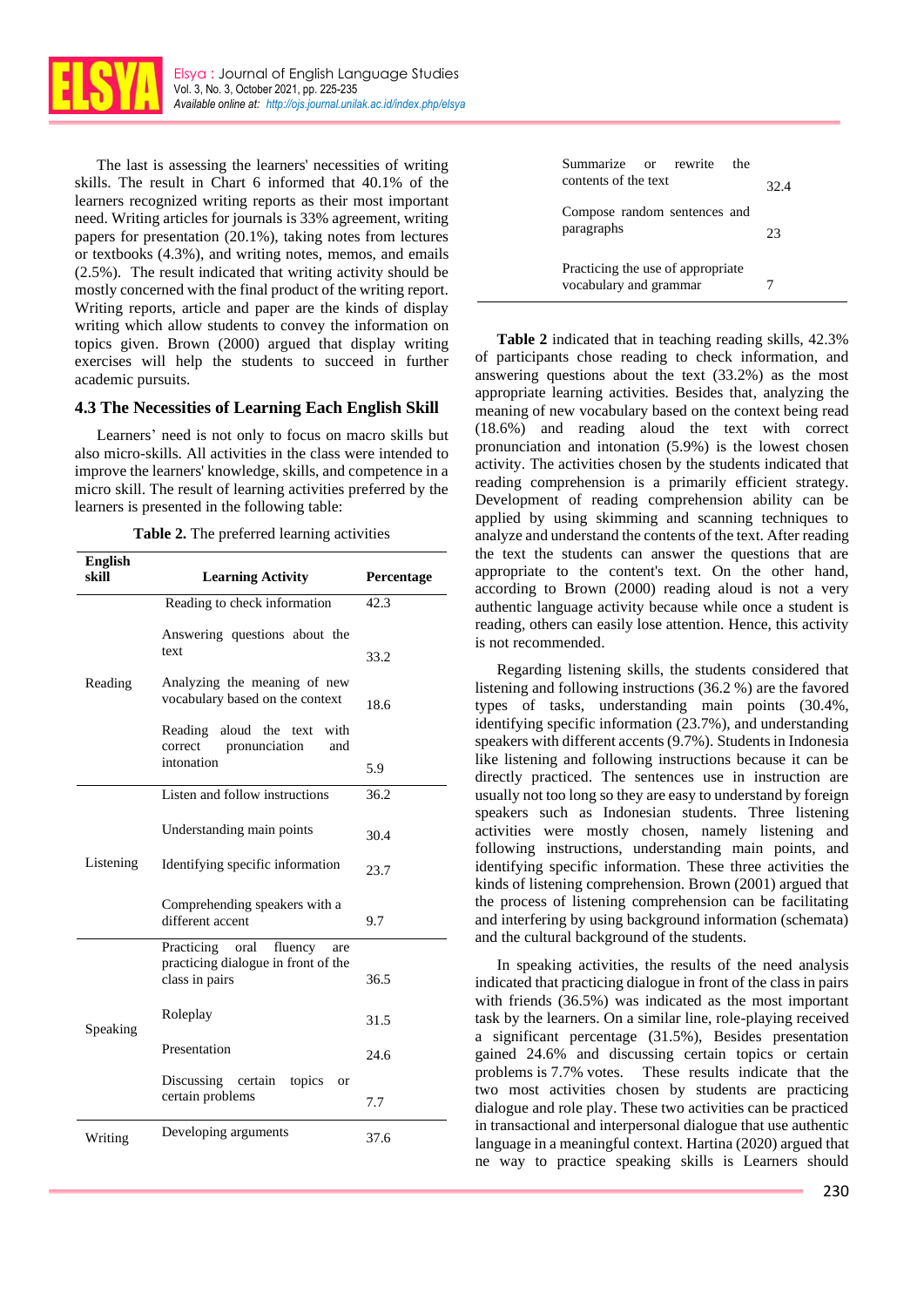

participate in the conversation, dialogue or role play. Meanwhile, presentation and discussion can be used as additional activities.

Finally, the results on writing skills inform the learners choose the process of written discourse such as "developing arguments" (37.6%), summarize or rewrite the contents of the text (32.4%), Compose random sentences and paragraphs (23%), and practicing the use of appropriate vocabulary and grammar (7%). The activity both developing arguments and summarize the text are the most chosen ones. Both of them are the complex process which started by putting the ideas down on paper to transform into words, sharpen the main ideas, give them structure and coherent organization. Even it is a complex process but it gives the chance to students to think as they write. Meanwhile, compose random sentences and practicing the use of appropriate vocabulary can be used as supporting activities. All writing practices are needed to produce a well-written text.

#### **4.3 The Results of the Interview**

To complete the data from the questionnaire, the interview was conducted to obtain the learning strategies in the ESP course, ESP material sources, course length, and syllabus content

The first question explored the students' point of view of learning strategies applied in the recent ESP course.

"The lectures explain the grammar rules and ask the students to memorize the vocabulary and grammar rules. Sometimes, we translate the text. It is monotonous and makes us boring."

#### **Excerpt 1**

"We were always asked to answer questions from reading or translating texts, only occasionally to practice dialogue."

#### **Excerpt 2**

The student's response above indicated that the learning methods in recent ESP are monotonous because they focus more on grammar rules, memorizing vocabulary, and translating. There is no real communication in the class that makes them be passive learners. Lack of variety in a lesson or limited exercise types will induce boredom to the learners. It needs to repeat things to learn them but frequent repetition creates boredom(Hutchinson & Waters, 1987). Thus, the teachers need to increase the variety of learning methods and exercise types.

Responding to the question of dissatisfaction with the learning strategies used by ESP now, the researchers gave feedback about the strategies they wanted. Following are the responses from students:

"I want the learning method to be varied, not just reading and translating. We also want real learning such as being a presenter or interviewing in the field. It's not just learning in the classroom."

**Excerpt 3**

"I like if the learning is more direct practice, for example, role-play, investigation and then making a report"

#### **Excerpt 4**

The statement above indicated that students wanted a variety of learning methods. Variety is a vital element in keeping the learners' minds alert and focused on the task at hand (Hutchinson & Waters, 1987). Variety can be achieved in a number of ways such as a variety of mediums, classroom organizations, learners' roles, exercise, topic, and skill. Teachers can choose these variations according to the learning objectives.

The second question asked about the improvement after studying ESP course, the graduates generally conveyed that their skills improved "very little".

"I have very little improvement in English. To speak I am still very stiff. My vocabulary is also still limited to basic vocabulary."

#### **Excerpt 5**

"Very little, I think nothing special in studying ESP because the material is just the same in general English. I hope the English material is related to our major. It must encourage us to practice more especially in speaking, not just focus in reading the text."

#### **Excerpt 6**

The statement above shows that after studying ESP, students feel that there is no significant improvement. Lack of vocabulary mastery is one of the causes. They did not find anything special in the ESP course and felt that ESP was the same as general English. It showed that as the English users, the students hope that the English material being taught is not only general but is directed at the needs of English when they have graduated and entered the world of work.

Regarding the source of learning material, the student responded to the question as followed:

"We used textbook given by the lecturer but the textbook is not ESP book. I prefer to use online learning media such as youtube or E-book. The lecturer also can take the material from magazine or newspaper to use in the class."

#### **Excerpt 7**

The students' statement above suggested the textbooks used should be arranged according to their majors. To support the textbook as the main media, the online learning media from the internet was more interesting to use. Besides, taking references and related magazines or newspapers was also recommended to enrich their insight.

The third question identified the length of the ESP course. The graduate answered the questions as followed:

"I only study English for one semester, I hope English is taught for two semesters. So, one semester for General English, another semester for ESP."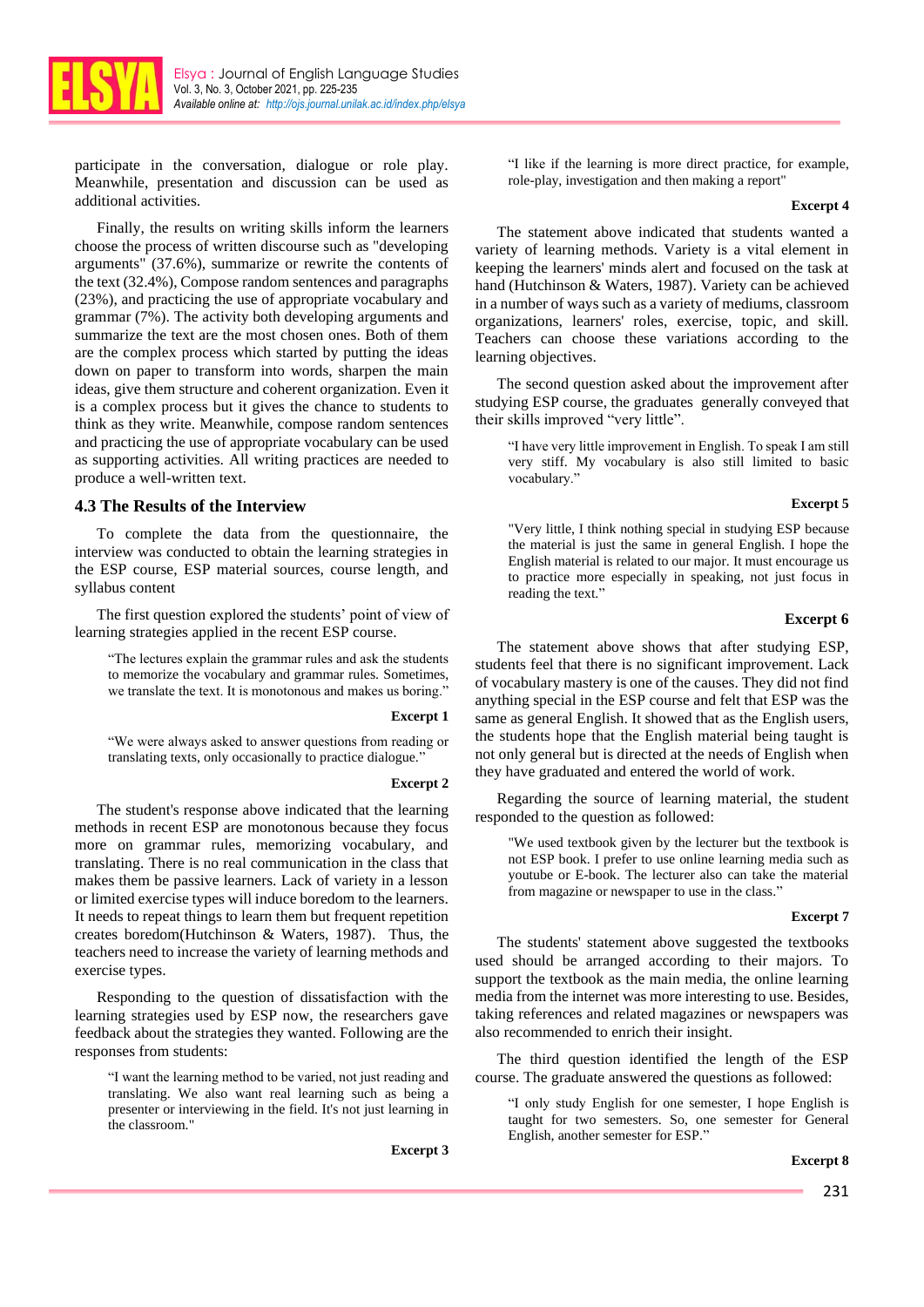

From the responses above, it can be concluded that learning English for one semester is not enough. Students need more time to explore ESP starting with General English first.

Apart from the learners and graduates, interviews were also conducted with ESP teachers. The respond of about the ESP course as followed:

"For this department, the skill needed is speaking because they are related to the social environment, but writing is also needed to write reports. I hope there will be regular evaluations on the syllabus and curriculum to keep it in line with student needs."

#### **Excerpt 9**

The comment of the ESP teacher described that the skill most required by learners was speaking skills since they had to engage in social communication and broadcasting such as preachers, journalists, public relations, television broadcasters, and event guides. Moreover, they had to write papers for broadcasting or publication. Thus, the learners could also be given the chance to practice their writing skills. The ESP teacher also hoped the cooperation of the head of a department to conduct regular evaluations of the curriculum and syllabus used by each ESP teacher. It is intended that the syllabus and teaching materials used in each class were similar so that all students got the same input. In developing a need-based syllabus, curriculum developers were expected to make more practice in macro and micro level skills.

### **5. Discussion**

Because each learner or study group will have distinct needs, need analysis is extremely important in the ESP course. A learner's needs this year differ from those of learners in the same department three years ago, as they did two years later. It needs to analyze the target situations both in the short term (situations in which English is used for academic purposes and/or while the learner is still in study) and the long term (situations in which the use of English is used at work).

The findings of this need analysis give information on ESP needed in the communication and broadcasting program. In the long term, it has shown that students' objective in learning English is to continue their future professions. According to Warti (2020), the learning goals were emphasized on the specific English knowledge that the students will apply in their employment. Preachers, journalists, public relations, television broadcasters, and event guides are among the top jobs for the graduates of Communication and Islamic Broadcasting. They are required to develop communication techniques, especially public speaking. The aims of students in learning English, which place a high priority on speaking abilities, are consistent with earlier studies. Thepseenu (2020) in her research found that speaking is the most favored language skill and topic in ESP for Engineering. Boroujeni & Fard (2013) also found that among the four abilities, speaking is the one that is taught and learned the fastest. Speech is the best introduction to other language learning skills and it's an opportunity given for the practical usage of a foreign language. It implies that in designing ESP class for Communication and Islamic Broadcasting, Overall skills, on the other hand, are required in both school and job situations.

The results showed that students require ESP for reading references, textbooks, and foreign journals for short-term academic objectives. Besides, the students can write abstracts for thesis purposes and writing short articles. Thus, the course content is required for both professional and academic objectives.

The following research findings detailed each skill's favorite learning activities. Overall pupils desired an active classroom environment where they are the center of activities and the teacher works as a facilitator and guide. As far as favorite learning activities go, pair and group work are the most popular. This finding Vongvilay et al.'s (2020) assertion, saying that group work would minimize the teacher talking and encourage students to speak. However, before students can speak, the students need to master listening skills first to obtain new vocabulary and how to pronounce a word (Nursafira, 2020).

Practicing dialogue and role play being the favorite activities which can be practiced through job interview dialogue, asking for salary raise, radio announcer, news anchor etc. Also discussing the trending issues, playing and mini-projects are some of the additional things that can be done as an out-of-door class. The students hope to gain greater experience to practicing English and engaging in teamwork by having outside classes (Nimasari, 2018). The teacher also can employed various types of activities such as watching videos on YouTube, online advertisements, English songs, and games to avoid students from boredom (Nurkhamidah et al., 2021).

The integrated teaching technique can then be used in classroom activities to engage the students' interests. This study showed that traditional approaches such as memorizing vocabulary, grammar, and translation do not inspire pupils to improve their communication abilities. Students merely remember phrase patterns and do not practice them in real-life situations. Vongvilay et al. (2020) stated that classical methods are unable to increase students' communication. Learning a language becomes rigid when vocabulary lists and grammatical rules are memorized without actual practice. Thus, employing a range of learning approaches is essential. The matter may be provided through a variety of mediums, classroom structure, learner roles, exercises, topics, and skills. Using the learning media is also a must. According to Astuti & Nurhayati (2020) students prefer to find learning media on their own. In this case, they supported their learning through technology such as YouTube, music, and learning websites.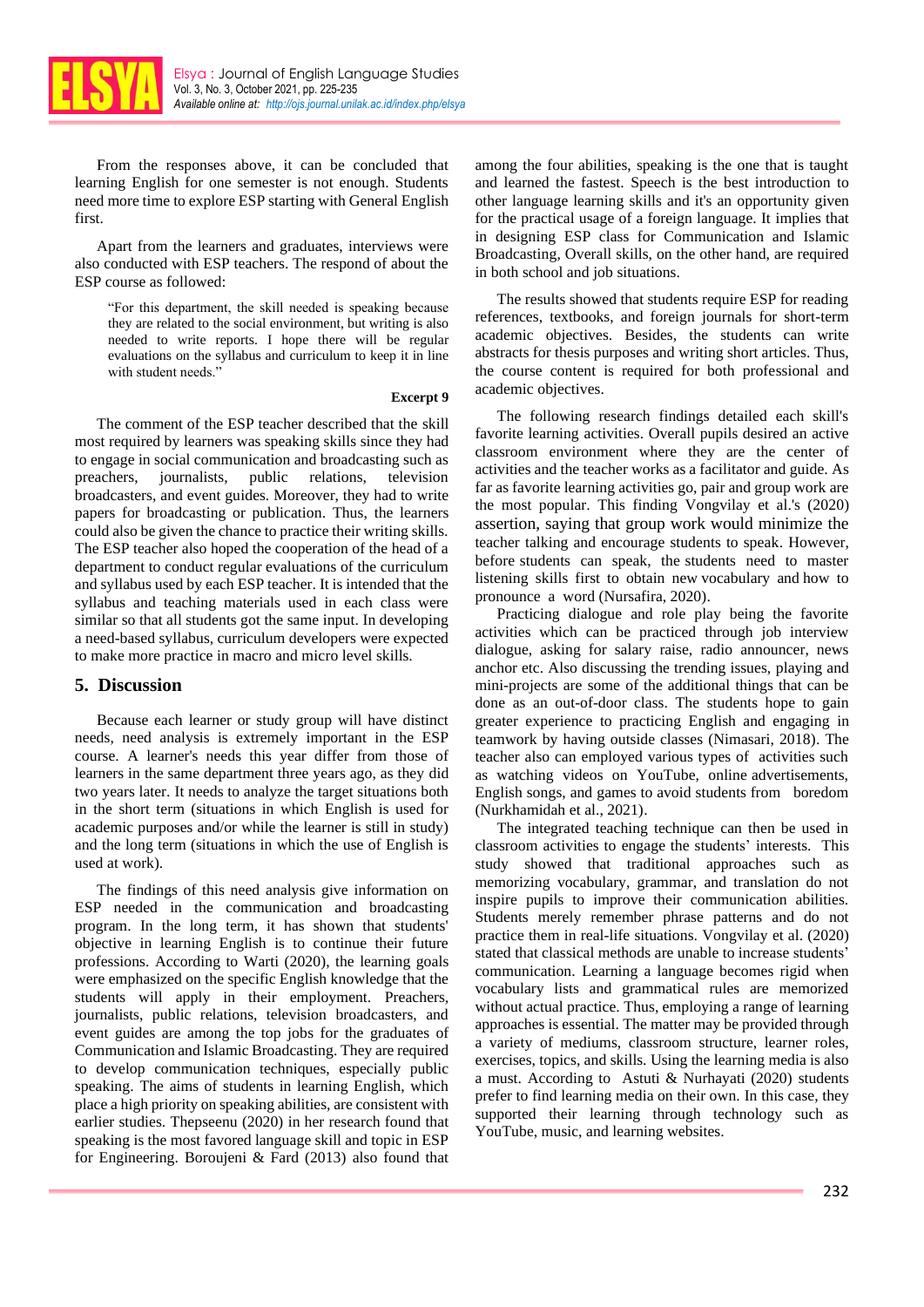

The inappropriateness of ESP design with the learner goals suggested that the curriculum and syllabus revisions are required. When the current scenario does not satisfy the "identified needs" of the target learner, a modification of the ESP curriculum must be required (Long, 2010). In line with Richards (2001), saying that the introduction of the needbased syllabus as part of the process of curriculum renewal is highly recommended. Regular curricular changes may be quite beneficial in ensuring that courses remain relevant to students' requirements. Students will be able to practice receptive and productive abilities by using the new ESP syllabus design. As a consequence, the need-based syllabus documents represent their needs in terms of macro and micro-skills by selecting and assessing "authentic materials." As a result, newly developed courses should address their prior learning experiences, language proficiency level, and the challenges they face.

According to the researcher's point of view, ESP has the following characteristics: (1) It should be flexible and adaptable to the students' need; (2) It should be adjusted to the students" learning needs (allowing students to study their specialization more effectively) and also the students' target needs (allowing learners to function the language effectively in target situations); (3)It is not only presenting language items, skills and strategies but also the doing activities through which the language and content are learned.

In offering ESP courses in Indonesia, it is more effective and efficient to introduce a particular English diagnostic test or placement test for the new students of universities. The diagnostic test's purpose is to determine a student's level of English proficiency (basic, intermediate, or advanced). Those in basic level should not be allowed to take ESP classes, but should take EGP in one semester if available. If possible, students should take Introductory ESP subject (ESP subject designed as a transition subject from general English to advanced ESP subject) or advanced ESP subject after passing EGP.

Based on the result of need analysis, the researchers formulated the syllabus for Communication and Islamic Broadcasting which can be seen in the appendix (**Table 3**). Course developers can use the outcomes of this study to create an ESP course for the Communication and Islamic Broadcasting Program in the following academic year. Content descriptions and particular language skills can be used to guide the selection of acceptable techniques and subjects. It can also be used as a starting point for creating a coursebook or supplementary materials for students in this circumstance.

### **6. Conclusion**

The research results highlighted that there is a gap between what learners believe to be their needs and what is covered in an ESP course since it is conducted without evaluating students' learning needs. Because of the monotonous learning method, inappropriate textbooks, and the short duration of the course, students were unsatisfied with the present ESP course. The need analysis showed that the student's motivation for studying English is to support their future career. Speaking was the most important English skill, followed by listening, reading, and writing. The aim of studying each English skill can be utilized to revise and improve the curriculum and ESP syllabus based on the needs of the students. These results most likely assist the teachers in determining the student's professional language skills. It serves as the basic information for developing curriculum content, teaching materials, and teaching methods for ESP, particularly for the Islamic Communication and Broadcasting Program. The most essential aspect of designing a syllabus and developing teaching materials is to consider the needs of the teacher as a facilitator as well as the needs of the students as user.

## **References**

- Aliakbari, M., & Boghayeri, M. (2014). International Conference on Current Trends in ELT A Needs Analysis Approach to ESP Design in Iranian Context. *Procedia - Social and Behavioral Sciences*, *98*, 175– 181. https://doi.org/10.1016/j.sbspro.2014.03.404
- Asrifan, A., Vargheese, K. J., Syamsu, T., & Amir, M. (2020). *ESP Course Design: The need Analysis on Tourism Department in Indonesian Vocational High Schools*. *3*(2), 69–77.
- Astuti, D., & Nurhayati, W. (2020). Basic Need Analysis in Practical English Grammar : An Effort on Creating and Empowering Autonomy Learners. *Indonesian Journal of English Language Teaching and Applied Lingusitics (IJELTAL)*, *4*(2), 381–393.
- Bigdeli, S. (2010). *Syllabus revision : a needs analysis Study*. *9*, 1307–1312. https://doi.org/10.1016/j.sbspro.2010.12.325
- Boroujeni, S. A., & Fard, F. M. (2013). A Needs Analysis of English for Specific Purposes (ESP) Course For Adoption Of Communicative Language Teaching :(A Case of Iranian First-Year Students of Educational Administration). *International Journal of Humanities and Social Science Invention*, *2*(6), 35–44.
- Brown, H. D. (2000). *Douglas. Teaching by Principles An Interactive Approach to Language Pedagogy by Brown H. (z-lib.org).pdf* (p. 249).
- Chostelidou, D. (2010). A needs analysis approach to ESP syllabus design in Greek tertiary education: a descriptive account of students' needs. *Procedia Social and Behavioral Sciences*, *2*(2), 4507–4512. https://doi.org/10.1016/j.sbspro.2010.03.721
- Dudley-evans, T. (1998). *An Overview of ESP in the 1990s*. The Japan Conference on English for Specific Purposes Proceedings.
- Edwards, N. (2000). Language for business: effective needs assessment, syllabus design and materials preparation in a practical ESP case study. *English for Specific Purposes, 19*(3), 291-296.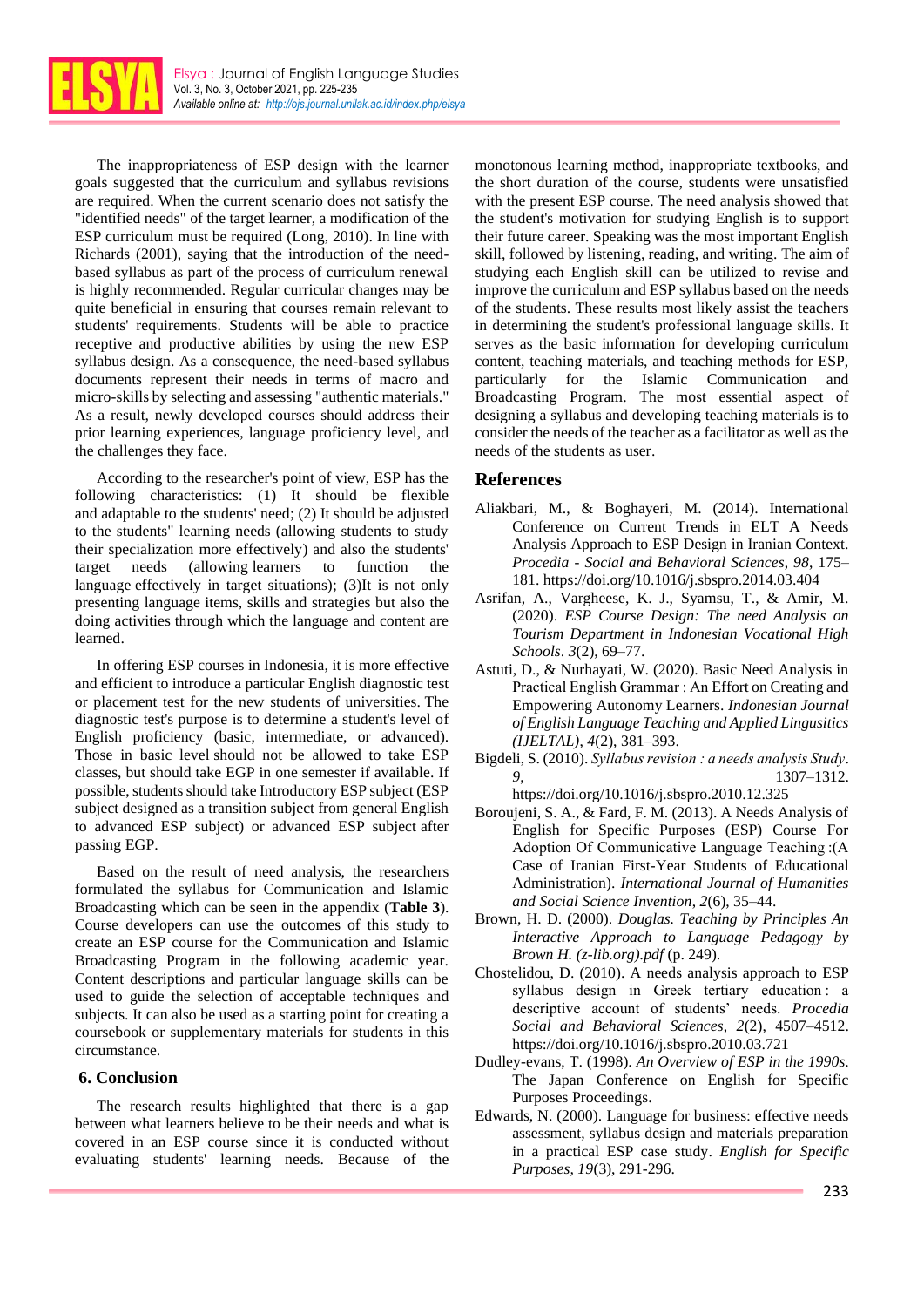

- Ekayati, R., Manurung, I. D., & Yenni, E. (2020). *Need Analysis of ESP for Non-English Study Program*. *4*(2), 322–332. https://doi.org/10.30743/ll.v4i2.3152
- Grabe, W., & Stoller, F. L. (2013). Teaching and researching reading, second edition. In *Teaching and Researching Reading, Second Edition*. https://doi.org/10.4324/9781315833743
- Gusti, A., Kristen, U., & Wacana, S. (2014). *The Role of Needs Analysis in English for Specific Purposes*. *January 1999*. https://doi.org/10.15639/teflinjournal.v10i1/31-47
- Hartina, S. . (2020). Talking Sticks as a Technique to Stimulate the Students' Speaking Performance. *IDEAS: Journal on English Language Teaching and Learning, Linguistics and Literature*, *8*(1), 116–125. https://doi.org/10.24256/ideas.v8i1.1317
- Hussain, S. (2017). Teaching Speaking Skills in Communication Classroom. *International Journal of Media, Journalism and Mass Communications*, *3*(3). https://doi.org/10.20431/2454-9479.0303003
- Hutchinson, T., & Waters, A. (1987). English for Specific Purposes. In *English for Specific Purposes*. https://doi.org/10.1017/cbo9780511733031
- Hyland, K. (1999). *Developments in English for specific purposes: a multi-disciplinary approach; Tony Dudley-Evans and Maggie-Jo St John. 19*, 297–300. https://doi.org/10.1016/s0889-4906(99)00026-5
- Jackson, J. (2005). *E NGLISH FOR An inter-university , cross-disciplinary analysis of business education : Perceptions of business faculty in Hong Kong*. *24*, 293–306. https://doi.org/10.1016/j.esp.2004.02.004
- Kadek, N., Susandi, A., Luh, N., Krishnawati, P., Tinggi, S., Kesehatan, I., Inggris, J. S., & Udayana, U. (2016). *Needs Analysis : ESP Syllabus Design for Indonesian EFL*. 130–140.
- Khalik, L. A. (2014). ESP Needs Analysis Based Syllabus of Economics Faculty Students,University "45" Makassar. *The Second International Conference on Education and Language (2nd ICEL) Bandar Lampung*, 116.
- Kusni, D. (2013). Reformulating English for Specific Purposes (ESP) in Indonesia: Current Issues And Future Prospects. *SELT 2013 Proceeding*, 36–48.
- Lin, W. S., & Wang, C. H. (2012). Antecedences to continued intentions of adopting e-learning system in blended learning instruction: A contingency framework based on models of information system success and task-technology fit. *Computers and Education*, *58*(1), 88–99. https://doi.org/10.1016/j.compedu.2011.07.008
- Long, M. H. (2010). Methodological issues in learner needs analysis. *Second Language Needs Analysis,* 19-76. https://doi.org/10.1017/cbo9780511667299.002
- Miles, M. B., & Huberman, A. M. (1994). *Qualitative data analysis: An expanded sourcebook*. sage.
- Mazdayasna, G., & Tahririan, M. H. (2008). Developing a profile of the ESP needs of Iranian students : The case

of students of nursing and midwifery. *Journal of English for Academic Purposes*, *7*(4), 277–289. https://doi.org/10.1016/j.jeap.2008.10.008

- Nimasari, E. P. (2018). The Asian EFL Journal. *Asian EFL Journal*, *20*(4), 261.
- Nurkhamidah, N. (2021). University Students' Perspective on Material and Activities in English Listening Class During Pandemic. *Elsya: Journal of English Language Studies*, *3*(2), 94-105.
- Nursafira, M. S. (2020). TED Talks in EFL Context: An Alternative Way for Teaching and Improving Student's Speaking Skills. *ELSYA: Journal of English Language Studies*, *2*(2), 43-47.
- Otilia, S. M. (2015). Defining needs analysis in English for specific purposes (ESP). *Needs Analysis in English for Specific Purposes*, *II*(1), 54–55. https://doi.org/10.4324/9781315671390-8
- Richards, J. C. (2001). *Curriculum Development in Language Teaching*. Cambridge University Press. https://doi.org/10.1017/CBO9780511667220
- Sahraini. (2020). Developing English Material for Early Childhood Education Students at the Faculty of Education and Teacher Training in Islamic Higher Education, Indonesia. *Asian EFL Journal*, *27*(4). https://www.asian-efl-journal.com/tag/volume-27 issue-4-1-october-2020/
- Sumarsono, D., Bagis, A. K., & Arrafii, M. A. (2017). Students' Needs to Develop English Writing Materials. *Lingua Cultura*, *11*(2), 67. https://doi.org/10.21512/lc.v11i2.1504
- Thepseenu, B. (2020). *Needs Analysis for ESP Course Development : Thai Civil Engineering Students ' Perspectives*. *6*(3), 433–442. https://doi.org/10.20448/journal.522.2020.63.433.442
- Torregrosa, G., & Sánchez-reyes, S. (2015). Target situation as a key element for ESP ( Law Enforcement ) syllabus design. *Procedia - Social and Behavioral Sciences*, *173*, 143–148. https://doi.org/10.1016/j.sbspro.2015.02.044
- Vongvilay, P., Kartika, D., & Laila, M. (2020). Need Analysis of English Material for Vocational School of Health: A Case Study at One School at Karanganyar. *Ethical Lingua: Journal of Language Teaching and Literature*, *7*(2), 360-368.
- Warti, F. W. (2020). ESP Students' Needs Analysis Based on the Learning -Centred Approached. Wanastra: *Jurnal Bahasa dan Sastra, 12*(2), 164–170.
- Zamanian, M., Kashkouli, S. M., & Seddighi, S. (2015). Book review: designing language and teaching curriculum: Based on Nation and Macalister's (2010). *International Journal of Educational Investigations, 2*(2), 147-161.